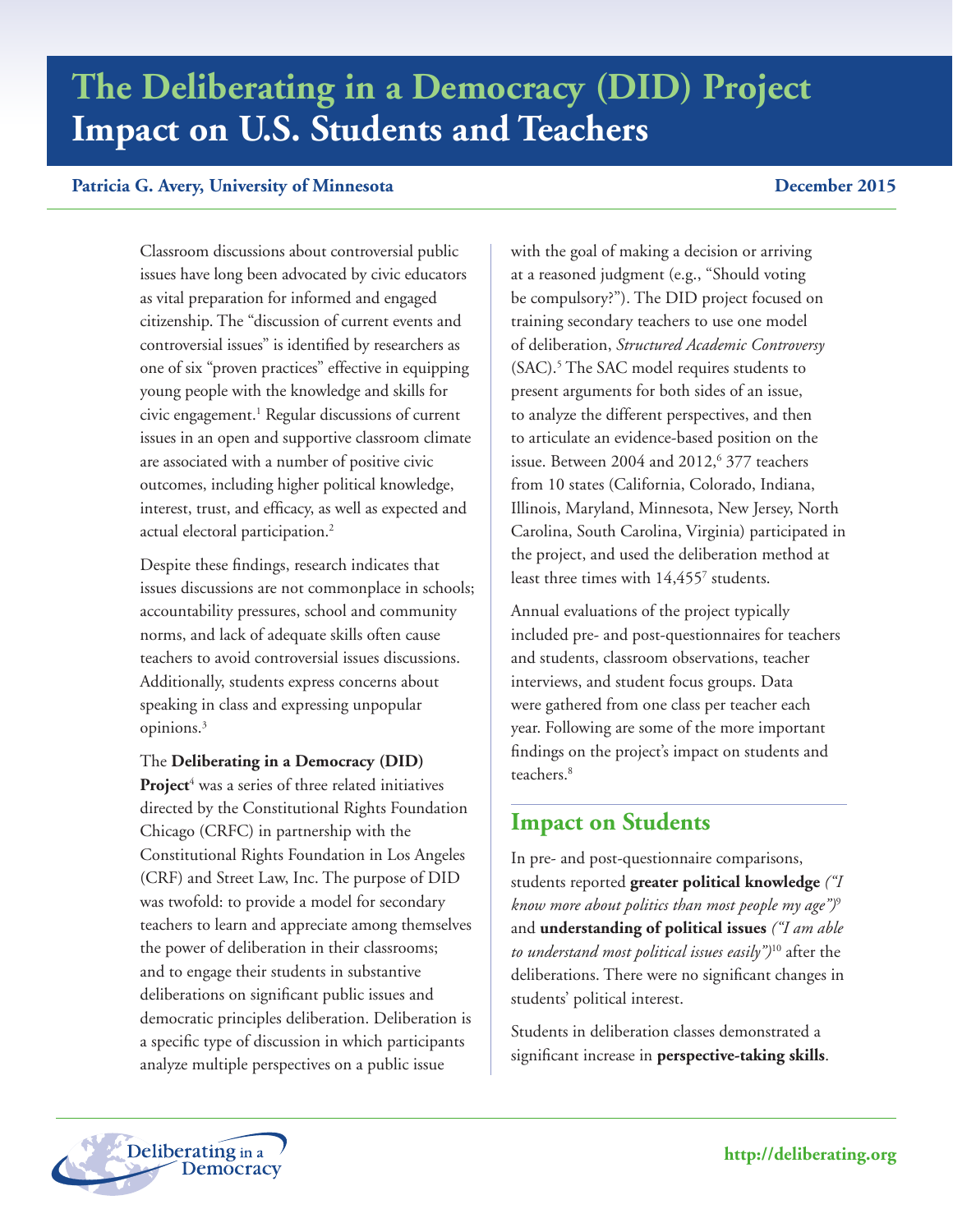They were significantly more likely to identify reasons for the position that they did **not** support and were able to identify more arguments for their own positions in comparison to students in control classes.<sup>11</sup>

As shown in Figure  $1,^{12}$  solid majorities of students "agreed" or "strongly agreed" that they **enjoyed the deliberations** and that **the deliberations helped them to**:

- • **learn** a lot,
- • develop a **better understanding of the issues**, and
- increase their confidence in discussing issues.

In focus groups, students frequently talked about how the deliberative process had increased their knowledge of issues, as well as their ability to consider different perspectives.

*I've learned a lot about subjects that I didn't even know existed, like the deliberation today. I'd never even heard of cap and trade systems, and my opinions have been changed by the deliberations because I learned more about the subjects. (Indiana student)*

*Politically, [the U.S. is] so split and people can't see it from the other side and they're just like "No, I'm right, I'm right." They won't ever back down. But this [deliberation] process kind of makes you have to think from the other side. You have to give [your group] valid points. So going into politics or even other aspects of life too you'll be able to draw on this and use it in the real world. (Student from Minnesota)*

In comparison to White students, **African American and Latino students** reported enjoying the deliberations slightly more; they also reported **small but consistently more positive perceptions** of the impact of the deliberations on their learning, ability to state opinions, and confidence in talking about issues (see Figure 2).13 There were no significant differences based on gender or language spoken at home.<sup>14</sup>



#### **Figure 1. Student Report of Impact of Deliberations**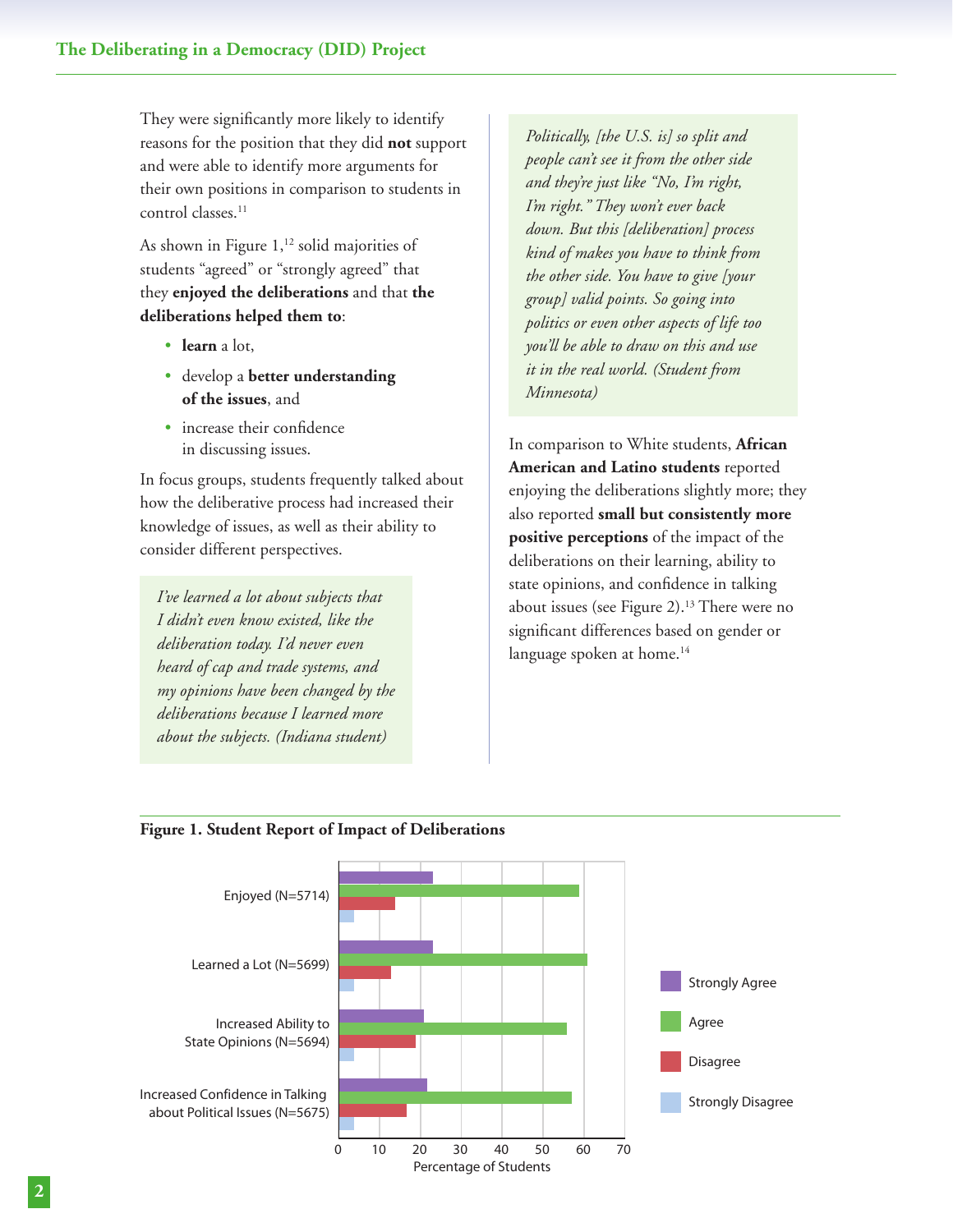

#### **Figure 2. Student Report of Impact of Deliberations by Race/Ethnicity**

# **Impact on Teachers**

Across the years, almost all teachers reported that, as a result of the teacher workshops, they had "enough **skill to conduct effective deliberations**" (95-98%) and that they would "**continue to use deliberation**" as a teaching methodology after the project (94-100%).

In interviews, teachers frequently reported that their participation in the project had changed their approach to teaching. The following teachers' comments are representative.

*I am more likely to use cooperative learning and have students discuss in groups. So my classroom is much more student-centered than it was previously. (Illinois teacher)*

*I try to do a better job of presenting multiple perspectives on issues and I try to encourage kids to develop a stance with evidence to support that particular stance. (Teacher from North Carolina)*

*I am more interested in talking about controversial issues and teaching students how to respect and acknowledge others' opinions, while still forming an educated opinion of their own. (Maryland teacher)*

Teachers often found that their greater pedagogical skills impacted their teaching in all of their classes, and regardless of whether they were conducting deliberations.

## **Summary**

Results suggest that the deliberative process may have a positive impact on secondary students in areas important to the development of thoughtful and engaged citizenship:

- Political knowledge
- Understanding of political issues
- Perspective-taking
- Ability to state opinions
- Confidence in stating opinions

Additionally, students appeared to enjoy and learn from the process. Future studies should examine the possibility of a slightly differential impact on students from different ethnic/racial backgrounds.

Results also indicate that, with some training, teachers can develop the skills to facilitate effective deliberations and that these skills may promote positive changes in their overall pedagogical approaches (e.g., more student-centered classrooms, increase in classroom dialog).